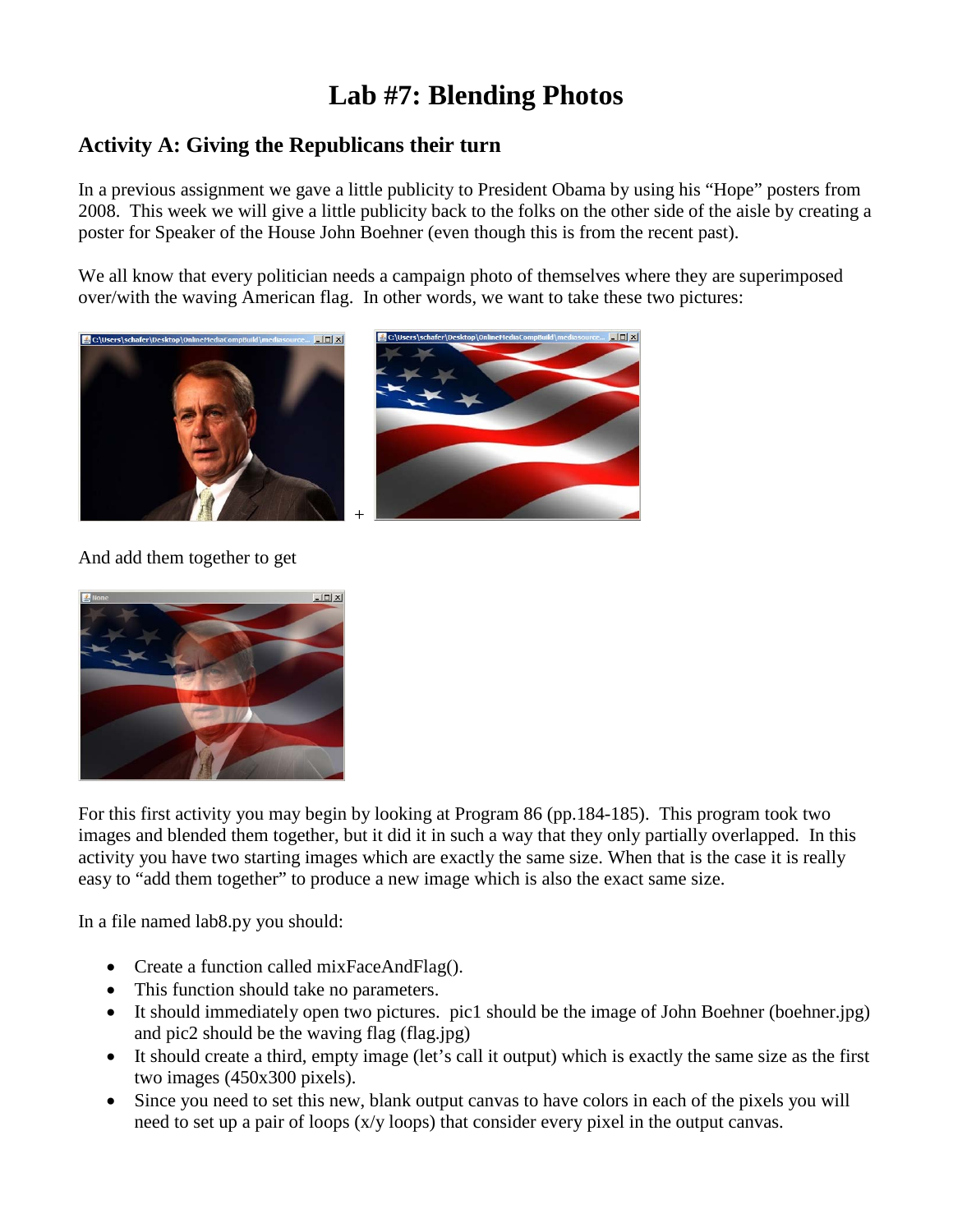- For each  $(x,y)$  pair you should grab the color from the face and the color from the flag at that exact pixel location. You should calculate a new color where the red is calculated as 50% of the red from the face and 50% of the red from the flag. Similarly, you should calculate the new green and new blue using the same formula.
- Once you calculate the new r, g, b values you should set the pixel to that color.
- When you are done you should show/return this new picture. It should look like the one above.

## **Activity B: Creating an adjustable version**

The problem with previous function is that it produces an image which has too much flag and not enough John Boehner. It would be better if we had a little more control over how much of each picture is included in the final image. The other thing that is a problem with the previous function is that it is "hardcoded" to work only with the pictures of John Boehner and the American flag. Suppose I wanted to create a blended image of President Bill Ruud superimposed with the campanile using 70% president Ruud and 30% campanile. It would take several changes to make that adjustment.

In this part of the lab, we will work on making modifications that convert your specialized program from the previous activity into a much more generalized program that can be reused for similar tasks.

- Begin by copying all of your code from Activity A into a new function.
- Call this function blendTwoImages.
- Change the program definition line so that instead of taking in no parameters it takes in two parameters. These two parameters should be labeled pic1 and pic2.
- Now you should remove the lines of code inside of the program that opened up boehner.jpg and flag.jpg. They are no longer necessary since those images are being passed in as parameters.
- Finally, we need to modify the line of code where you created the blank output canvas. You can no longer assume that you want a canvas that is 450x300. Instead you should look at the width and height of pic1 that was passed into this function and make the output canvas the same size as pic1 (We will assume that pic1 and pic2 are always the same dimensions. It is acceptable to have the function crash if the user violates that assumption).

Once you have this working you can type:

>>> p1 = makePicture("boehner.jpg")  $\gg$   $p2$  = makePicture("flag.jpg")  $\gg$  result = blendTwoImages(p1,p2)

to get the exact same picture you made in Activity A. But you can ALSO type in:

>>> p1 = makePicture("ruud.jpg") >>> p2 = makePicture("UNI.jpg")  $\gg$  result = blendTwoImages(p1,p2)

And get